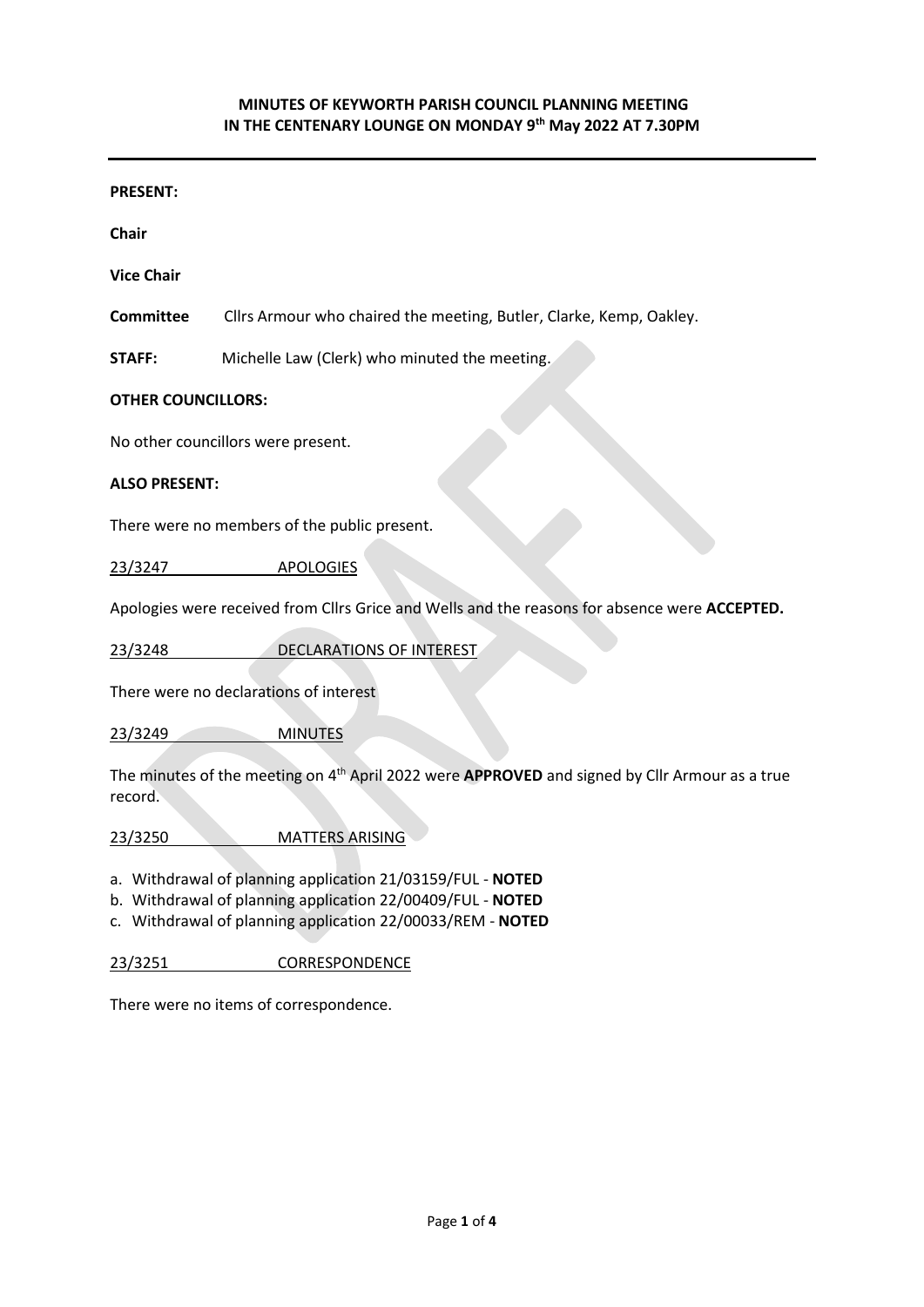# 23/3252 PLANNING APPLICATIONS

a. 22/00654/FUL

1 Roseland Close Keyworth Nottinghamshire NG12 5LQ Single storey side extension and garden wall.

## **Resolved – OBJECT**

- The Parish Council do not object to the extension, but the brick wall is out of keeping with other houses in the area.
- It would be preferable to keep the established hedge.
- b. 22/00670/FUL

81 Selby Lane Keyworth Nottinghamshire NG21 5AQ Timber gazebo

### **Resolved – No objection**

c. 22/00026/ADV (amended description)

OS Field 3536 Nicker Hill Keyworth Nottinghamshire Erection of 8 Lamp post banners, a timber leg welcome totem, a timber leg directional totem, two mini timber totems, a digital totem, accessible parking sign and a frontal external fret (Retrospective).

### **Resolved – No objection**

d. 22/00699/FUL

57 Beech Avenue Keyworth Nottinghamshire NG12 5DE Erection of single storey rear extension and conversion of the loft from hip to gable end includes a rear flat roof dormer.

### **Resolved – No objection**

e. 21/02626/FUL (Revised plans) Lynedale Nicker Hill Keyworth Nottinghamshire NG12 5EN Demolition of existing bungalow and detached garage and construction of two storey dwelling and detached garage.

### **Resolved – No objection**

f. 20/02789/FUL (Revised plans)

Little Steading High View Avenue Keyworth Nottinghamshire NG12 5EL Erection of a two-storey side and rear extension with front dormer window. Construction of front boundary wall and new access.

### **Resolved – No objection**

The Council does not object to the plans but would like the mature tree to be protected during the building work.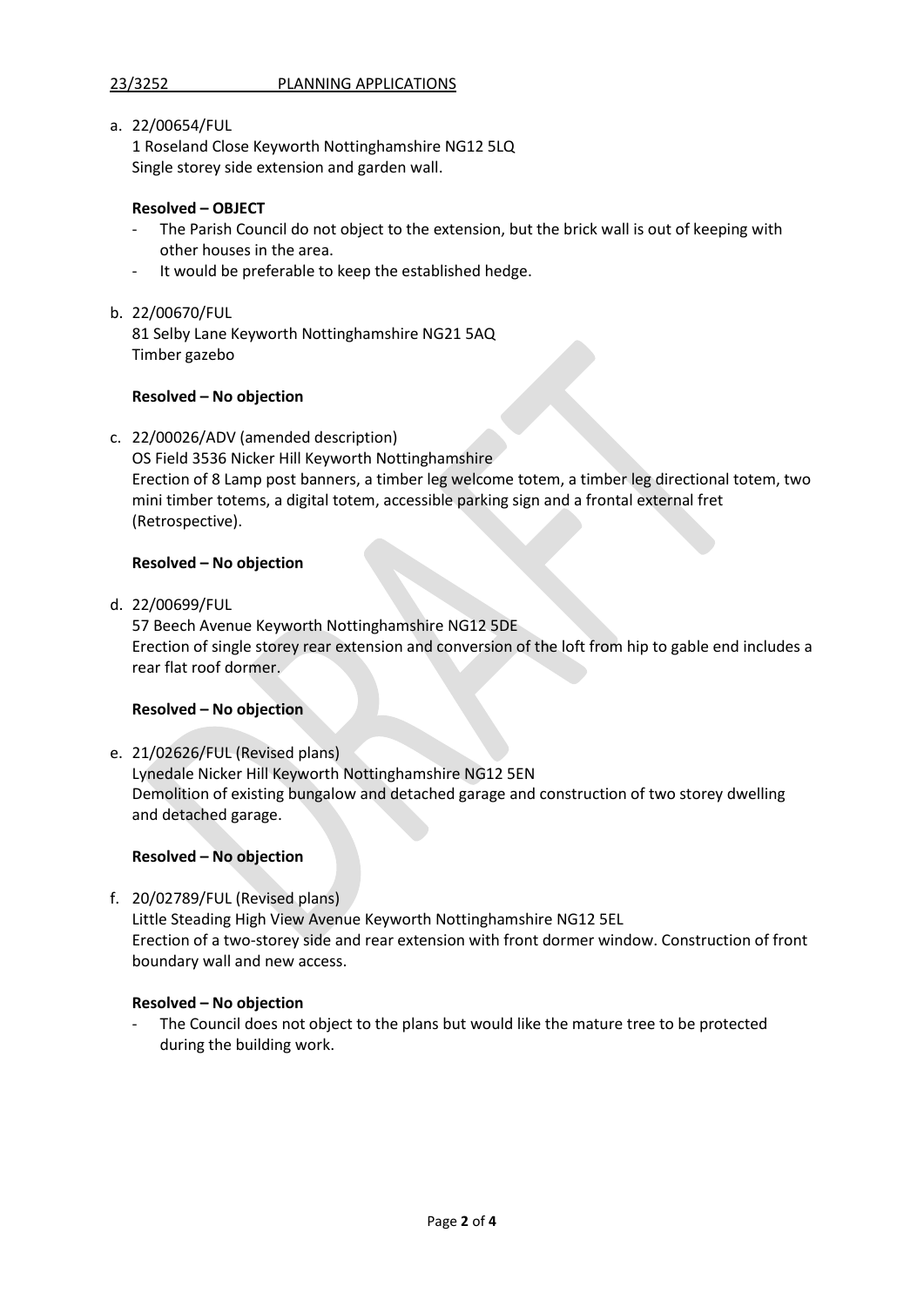g. 21/03086/VAR (Updated and additional plans)

Land south of Barnfield Farm Nicker Hill Keyworth Nottinghamshire Variation of Conditions 1 (Approved plans) of application 20/00428/REM to amend the approved floor levels, to as built levels to plots 13- 17.

# **Resolved – No objection**

The council would like to add that it is important that the trees are added at the size of those that are in the picture.

h. 22/00854/FUL

Land to the corner of Ashley Road and Church Drive Keyworth Nottinghamshire NG12 5FJ Proposed erection of 1no. 1-bedroom dwelling with parking and associated works to land at the corner of Ashley Road and Church Drive.

### **Resolved – Object**

- Whilst the Parish Council welcomes the improved plans, we still believe that the plans are over intensive for the plot.
- The proposed development will be classed as garden grabbing which goes against the Parish Council planning policy.
- The Parish Council do not believe the development will be consistent with the building line of either Road.

# 23/3253 PLANNING DECISIONS

a. 22/00235/FUL

16 High View Avenue Keyworth Nottinghamshire NG12 5EL Demolition of garage; New front porch; Two storey side extension; Single storey rear extension and loft conversion with rear dormer window. **REFUSE PERMISSION**

b. 22/00294/FUL

The South Wolds Academy Keyworth Nottinghamshire NG12 5FF Erection of staff car park and associated access works. **GRANT PLANNING PERMISSION** 

c. 22/00408/FUL

6 Wysall Lane Keyworth Nottinghamshire NG12 5AG Alter existing flat roof to pitched roof on front extension. Includes alterations to fenestration. **GRANT PLANNING PERMISSION**

d. 22/00315/FUL

31 Church Drive Keyworth Nottinghamshire MH12 5FG Lantern light to existing flat roof rear extension, bifold doors to rear elevation and render finish to front elevation.

# **GRANT PLANNING PERMISSION**

e. 22/00172/PAG

3 Main Street Keyworth Nottinghamshire NG12 5AA Application for Prior Approval for the conversion of first floor from offices to a flat **PRIOR APPROVAL NOT REQUIRED**

f. 21/01688/FUL

Brodsworth 98 Nicker Hill Keyworth Nottinghamshire NG12 5ED